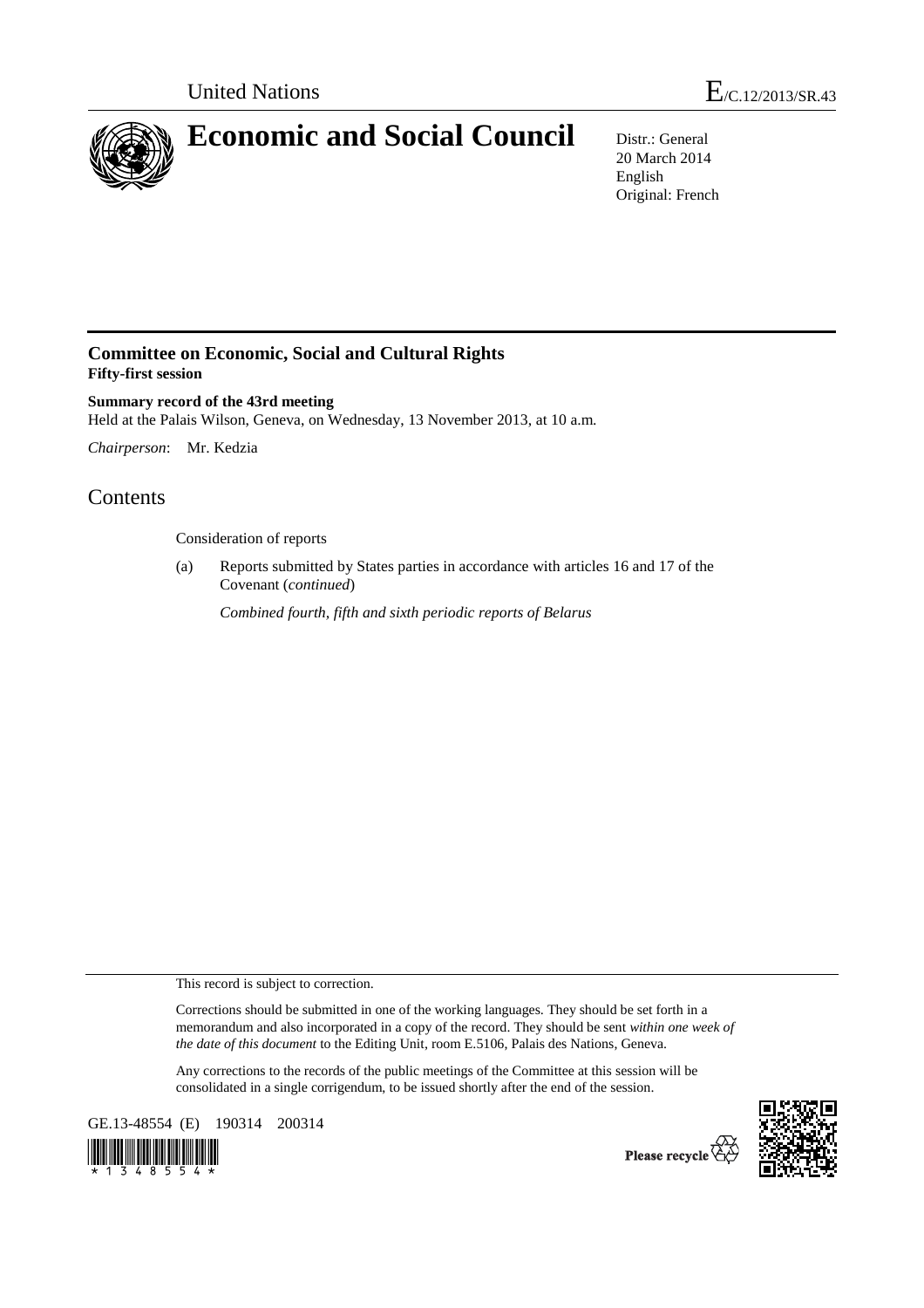*The meeting was called to order at 10.10 a.m.* 

#### **Consideration of reports**

**(a) Reports submitted by States parties in accordance with articles 16 and 17 of the Covenant** (*continued*)

*Combined fourth, fifth and sixth periodic reports of Belarus* (E/C.12/BLR/4-6; E/C.12/WG/BLR/Q/4-6 and Add.1)

1. *At the invitation of the Chairperson, the delegation of Belarus took places at the Committee table.*

2. **Mr. Ambrazevich** (Belarus), presenting the combined fourth, fifth and sixth periodic reports of the State party, said that the document had been prepared in cooperation with international organizations and civil society. His Government allocated more than 16 per cent of its budget to the implementation of social policies, of which 4 per cent on health, 5 per cent on education and 6 per cent on social protection. Belarus attached great importance to the principles of equality and non-discrimination in the protection of economic, social and cultural rights. The Government had embarked on the fourth national plan of action for gender equality (2011–2015) and in 2014 would launch a technical assistance project for the collection of statistics disaggregated by sex, pursuant to a recommendation by the Committee on the Elimination of Discrimination against Women, with a view to developing more targeted programmes. With regard to the participation of women in public and political life, 30 per cent of members of parliament were now women; in addition, 67 per cent of civil servants, 20 per cent of managers and 53 per cent of judges were women. According to the Organisation for Economic Co-operation and Development's Social Institutions and Gender Index, in 2012 Belarus had been ranked fifteenth out of 86 countries in the area of gender equality.

3. The Government attached great importance to the right to work and every year adopted measures to promote employment, particularly among young people, women, people living in rural areas and other vulnerable groups, who could avail themselves of free education and training programmes. As a result of those measures, the unemployment rate in Belarus was stable at approximately 1 per cent. Furthermore, the Government was currently considering the implementation of an unemployment insurance system and intended to link the minimum wage to the inflation rate.

4. Women made up 52.6 per cent of the labour force. More than half of working women had intermediate or higher-level qualifications. The principle of equal pay for work of equal value for men and women was respected. The reason the average wage for women was only 74 per cent of the average wage for men was that there were more men in the production sector, where wages were higher. A targeted programme to improve working conditions and labour protection was currently being considered, and would help reduce the number of workplace accidents and introduce a system for the assessment of occupational risks. In Belarus, 90 per cent of workers were affiliated to one of the country's 37 trade unions. All workers were entitled to strike in order to demand better working conditions, with the exception of civil servants, including civil aviation and army personnel.

5. The Government had set up a targeted social assistance system that provided benefits to low-income families, large families and persons with disabilities, among others. Regardless of their level of income, all families with a child under the age of 2 received a financial benefit. According to estimates, approximately 73,000 persons had received social assistance in the first quarter of 2013.

6. In addition to social benefits, the State provided other forms of assistance to families. Measures were taken to combat domestic violence, for example. Two projects had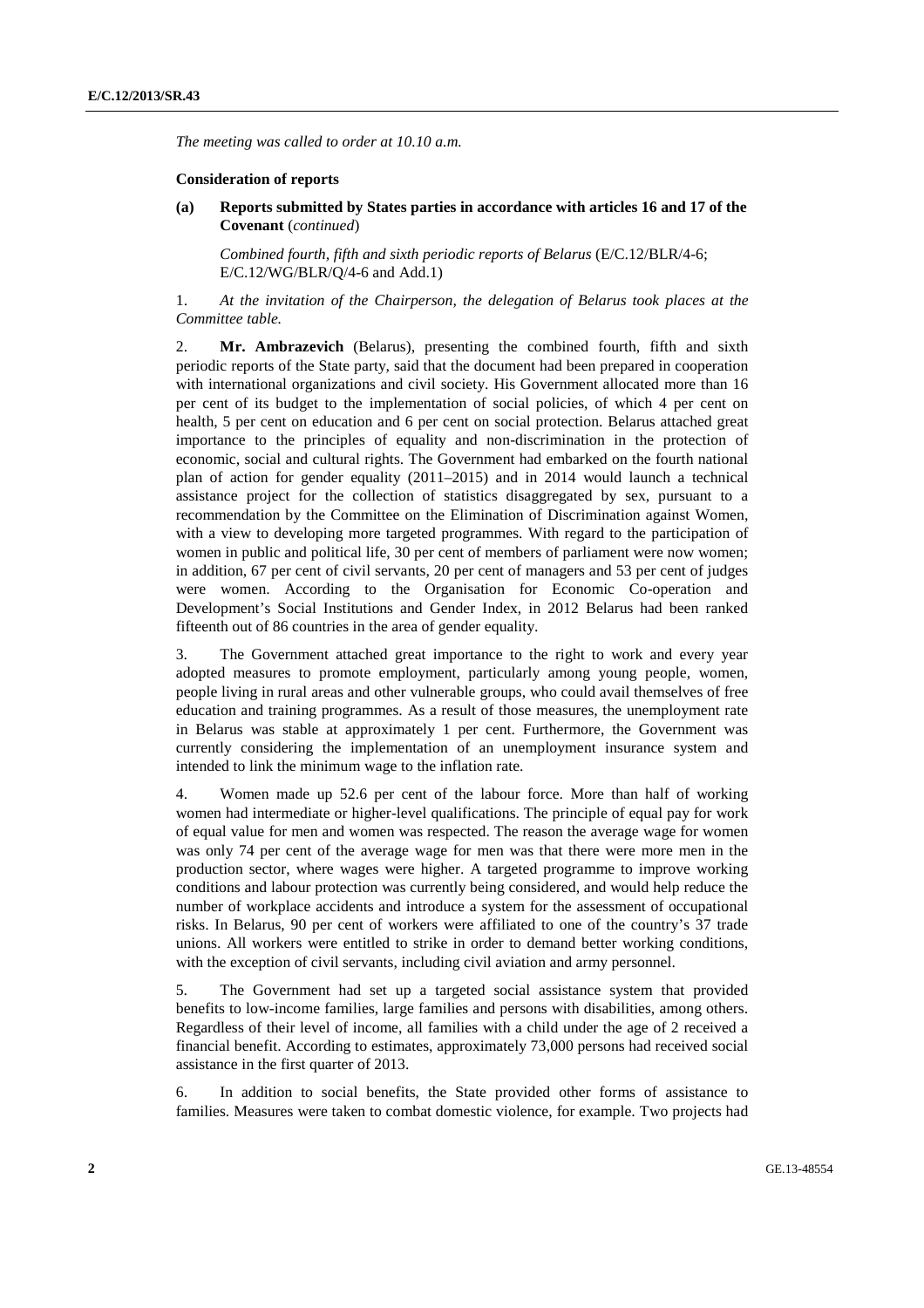been launched to provide assistance services to victims, raise public awareness of domestic violence and train law enforcement officials. In 2013, telephone helplines had been set up for victims of domestic violence. In 2012, a special law had been adopted on the protection of all victims of trafficking, regardless of their nationality. There were 63 shelters for victims of domestic violence and trafficking.

7. Belarus had already achieved the Millennium Development Goals in respect of extreme poverty, child mortality, maternal health and universal primary education. With respect to cultural rights, Belarus had implemented a programme to support cultural activities organized by associations of national minorities. The population as a whole benefited from scientific and technological advances. The number of Internet users had increased by 52 per cent in the past three years to reach 5 million.

8. **Ms. Bras Gomes** (Country Rapporteur) noted with concern that the State party had not accepted the recommendations made during the 2010 universal periodic review (UPR) with respect to ratifying a number of optional protocols to international human rights instruments, and asked whether it now considered itself able to ratify those protocols. She asked whether the lessons learned by the public authorities from the United Nations Development Programme project entitled "Development of a regional social policy model for poverty reduction in Belarus (2009–2011)" concerning regional disparities had had an impact on the development of policies relating to economic, social and cultural rights. She asked whether the public bodies with which citizens could file complaints to defend their rights in accordance with the Act on Appeals by Citizens and Legal Persons were the "specialized public institutions … to protect and promote various categories of human rights" (HRI/CORE/BLR/2011, para. 67); those institutions were not independent in that they were administered by the State. She also wished to know whether the State party intended to enact a general law on the prohibition of discrimination.

9. **Mr. Atangana**, referring to paragraph 1 of the State party's replies to the list of issues, according to which the Covenant had not been cited by the courts since 2010, asked whether the Covenant had ever been invoked before then. The fact that any person who considered that their rights had been infringed through a court decision had the right to request a review by procuratorial supervision raised a question as to the independence of the judiciary and the authority of res judicata, and requested additional information on that point.

10. **Ms. Shin** asked about the reasons for the significant delay in the submission of the State party's report. Recalling that the principle of non-discrimination should be applied to all persons, she asked whether legislation contained provisions on reasonable accommodation in public places for persons with disabilities. As to the representation of women in the country's administration, she enquired about the main obstacles to the appointment of women to senior posts.

11. **Mr. Sadi** said that delays in the submission of periodic reports sometimes reflected the scant importance attached to the Covenant by the State party. He recalled the indivisibility of human rights and the necessity of an independent judiciary to guarantee the full exercise of all human rights. He noted with concern that the United Nations High Commissioner for Human Rights had concluded, in her report on the situation of human rights in Belarus (A/HRC/20/8), that the deficiencies pertaining to human rights were of a systemic nature. He asked whether the Covenant was taken into account when developing macroeconomic policies and why the evaluation process relating to the establishment of a national human rights institution in compliance with the Paris Principles was taking so long.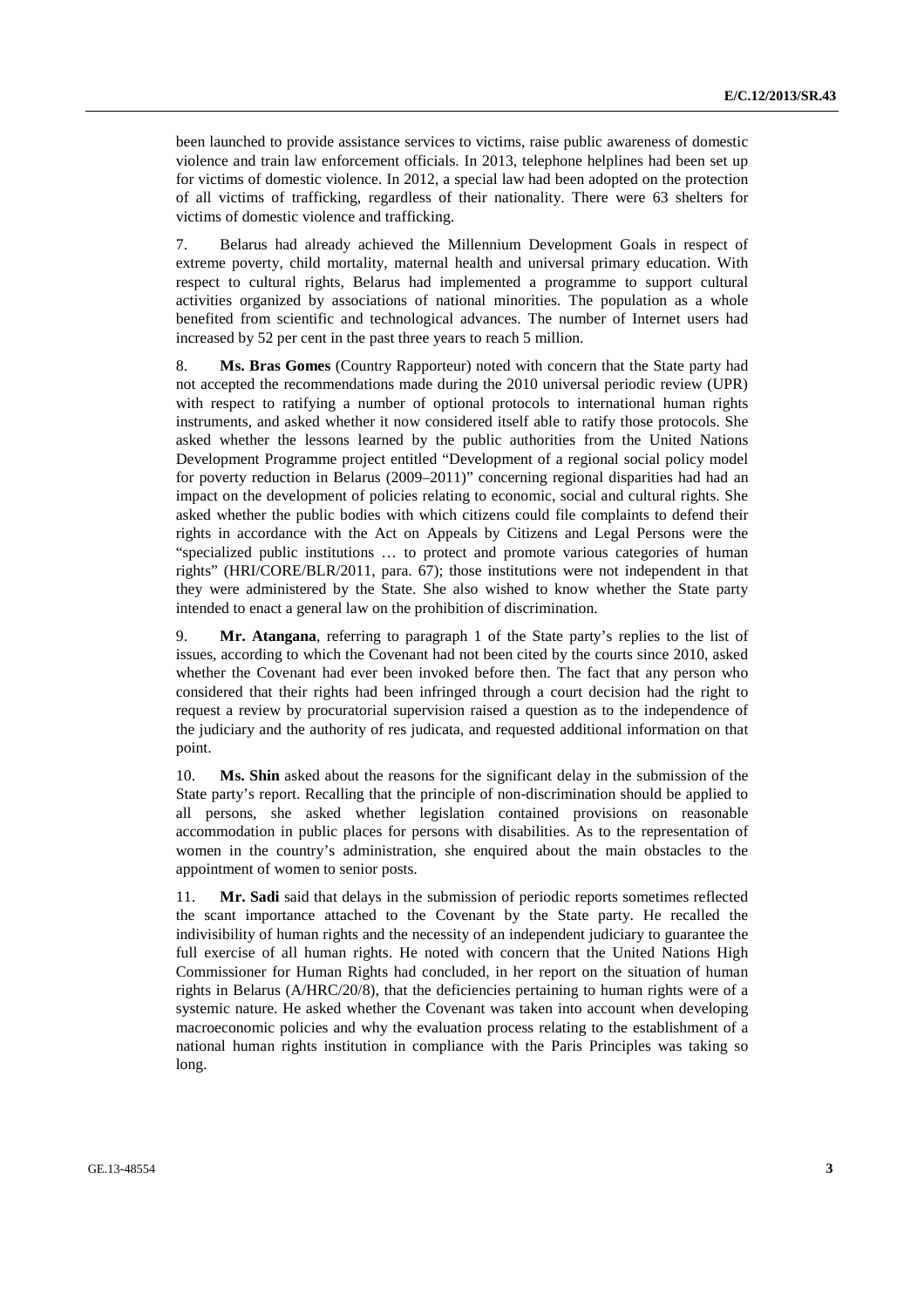12. **Mr. Ribeiro Leão** enquired about legislation and policies adopted to combat the forms of discrimination mentioned in paragraphs 36 and 37 of the State party report, particularly against asylum seekers and refugees.

13. **The Chairperson**, speaking as a member of the Committee, asked the delegation to explain how the independence of the judiciary from the executive branch was guaranteed. He wished to know how the legislative and executive branches regulated the exercise of economic, social and cultural rights and whether those rules were the outcome of a participatory consultation process with civil society. He asked whether the State party had extended a standing invitation to the special procedure mandate holders.

14. **Mr. Abdel-Moneim**, noting that the gross domestic product (GDP) appeared to have grown consistently over the reporting period, asked the delegation for details of public spending on economic, social and cultural rights, in absolute terms and as a percentage of GDP.

15. **Ms. Bras Gomes** said she wished to know the definitions of indirect discrimination and systemic discrimination used by the State party, as well as steps taken to combat sexist stereotypes.

#### *Articles 6 to 9 of the Covenant*

16. **Mr. Ribeiro Leão** asked what impact the introduction of the higher qualification of "occupational safety specialist" (E/C.12/BLR/4-6, para. 145) had had on the situation of workers. He would welcome information on public policies adopted and applicable legislation on occupational health and hygiene.

17. **Ms. Shin** asked for further details on the employment system, which seemed only to guarantee the right to work in the context of permanent jobs. She asked whether the same rules applied to employees in the private sector as in the public sector, whether trade unions could organize freely and exercise their rights, and whether persons who were not actively looking for work were included in unemployment figures. She asked why Decree No. 9 on workers in the woodworking industry had not been repealed. She wished to know whether there were any laws prohibiting sexual harassment in the workplace.

18. **The Chairperson**, speaking as a member of the Committee, noted that, even though, as indicated by the delegation, 90 per cent of employees were members of 1 of the 37 trade unions in Belarus, in 2012 the International Labour Organization's Committee on Freedom of Association had reported that legislation and practice relating to trade unions remained unchanged. The delegation could perhaps explain the process for setting up a trade union in Belarus and indicate what protection trade unionists were afforded. Noting that collective bargaining and the right to strike were recognized in Belarus, he asked whether signed collective agreements were actually implemented, whether the parties to those agreements could freely decide their positions, and whether persons calling for strike action were protected from reprisals.

19. **Mr. Sadi** asked whether the mechanism for setting the minimum wage was adequate and whether the minimum wage was regularly reviewed, given the number of workers who left the country because of low wages, particularly in the wood sector.

20. **Ms. Bras Gomes** said she wished to know what measures had been taken to narrow the wage gap between men and women, to protect workers in the informal sector in order to guarantee them a decent standard of living, and to ensure that social assistance was provided to those who needed it. She asked whether there was a minimum retirement pension.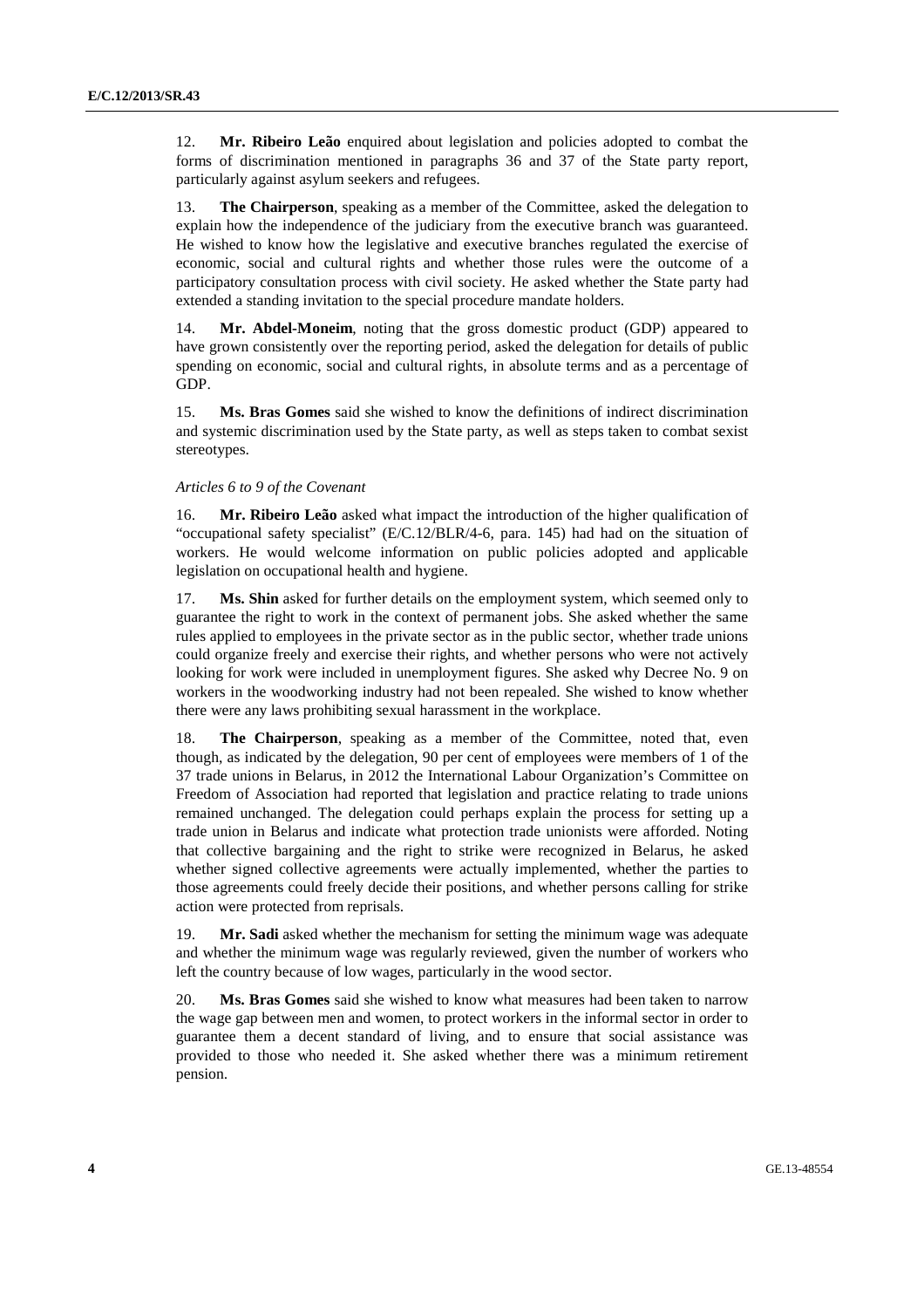21. **The Chairperson**, speaking as a member of the Committee, asked to what extent the State party monitored the implementation of economic, social and cultural rights in the private sector, particularly in the free zones.

*The meeting was suspended at 11.35 a.m. and resumed at 11.55 a.m.* 

22. **Mr. Ambrazevich** (Belarus) recalled that the Covenant had been one of the first instruments ratified by the Republic of Belarus and explained that the delay in the submission of reports was the result of the difficult period of transition and reconstruction experienced by the State party between 1996 and 2010. The State party had almost cleared the reporting backlog, with now only one overdue report, which was expected to be submitted to the relevant body in the near future. Belarus was well aware of the efforts made by other countries to introduce anti-discrimination legislation but had not yet drafted any specific law on that matter. During the first UPR cycle, Belarus had accepted the recommendation concerning the establishment of a national human rights institution. Before reaching a final decision on the issue, the authorities were taking the time to consider whether it was appropriate to set up such an institution, notably through various seminars and meetings with many human rights experts.

23. **Ms. Velichko** (Belarus) said that the State party did not yet plan to accede to the Optional Protocol to the International Covenant on Economic, Social and Cultural Rights but might consider doing so in the longer term. It had, however, already ratified the Optional Protocol to the International Covenant on Civil and Political Rights.

24. **Ms. Bohdan** (Belarus) said that the law was applied uniformly throughout the country, and that public services, such as health, education, and water and food supply, covered the entire territory. Furthermore, programmes for the development of towns with fewer than 50,000 inhabitants and villages were being implemented. Access to health-care services was free, and rules had been adopted to ensure that everybody could access them. There were eight hospital beds for every 1,000 inhabitants, one general practitioner for every 300 inhabitants, one paediatrician for every 800 children and one pharmacy for every 12,000 inhabitants. There was only one paediatric cardiac surgery unit, but the care of children who needed such treatment — about 1,000 every year — was covered entirely by the State and they were transported to the specialist unit as quickly as possible.

25. **Ms. Dubrovnik** (Belarus) said that the provisions of international instruments were systematically incorporated into the domestic legal order. In the period since Belarus had ratified the Covenant, the courts had not had to invoke it directly to support their decisions because they had based them on the relevant national laws.

26. **Ms. Yushkevich** (Belarus) said that although her country had not yet ratified the International Convention on the Rights of Persons with Disabilities, it had done a great deal to promote respect for the rights of persons with disabilities, for example by adopting legislation on social protection and rehabilitation for persons with disabilities and the prevention of disabilities. Considerable efforts had been made over the past ten years to adapt workplaces and develop a network of specialized centres providing occupational therapy and rehabilitation at the regional level. Facilities had also been set up for children with special needs, particularly children with mobility impairments.

27. **Mr. Atangana**, referring to paragraph 89 of the State party's replies to the list of issues, asked how children could appeal to the Commission for Minors, guardianship bodies, the Procurator's Office and the courts if it was the very people supposed to act on their behalf who violated their rights and legitimate interests by subjecting them to cruel treatment.

28. **Mr. Pillay** asked what the current poverty rate was and whether it had increased since the 2011 financial crisis. He would be interested to know whether social benefits were